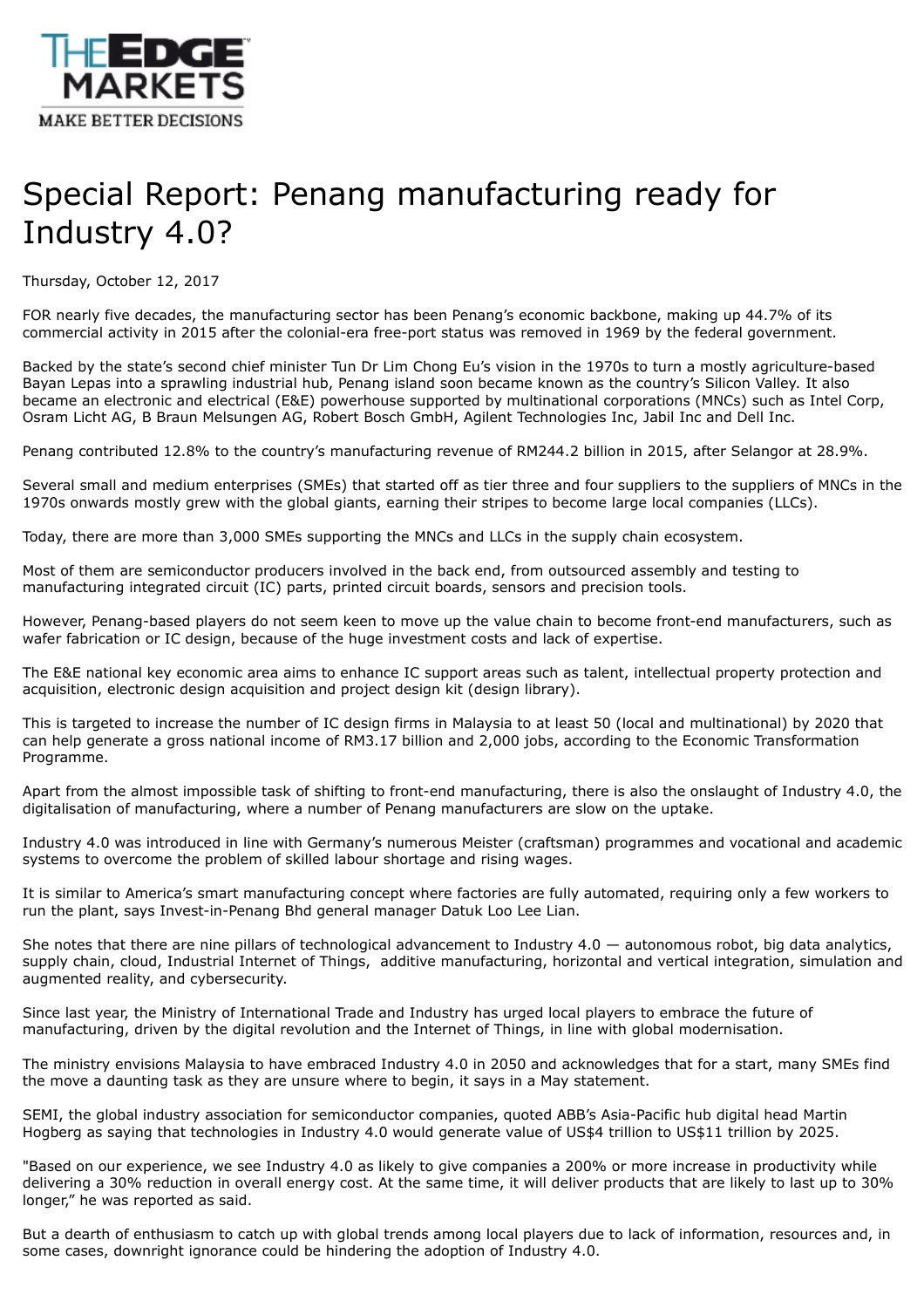ViTrox Corp Bhd CEO and president Chu Jenn Weng says the industry is slow in terms of moving up the value chain, owing to resistance to a mindset shift among SMEs as most are family-run businesses as well as a lack of funds, expertise and talent.

"The whole world is moving towards Industry 4.0, automation is one of the key enabler technologies, but Industry 4.0 is not just about automation ... automation is Industry 3.0," he explains.

"But Industry 4.0 is the digitalisation of automation — the cyber-physical systems, which include robots and cloud. We are still lagging behind, although several companies have taken steps towards that direction."

To prepare SMEs for the transition, ViTrox, Pentamaster Corp Bhd and Walta Engineering Sdn Bhd are setting up a one-stop metal component supply chain hub featuring 18 SMEs that will cater for Penang-based MNCs and LLCs.

The hub, called the Penang Automation Cluster, is expected to generate RM980 million in revenue for LLCs by 2021 while the spillover effect on SMEs under the cluster is estimated to be more than RM118 million.

Penang Automation Cluster is the first SME precision metal fabrication or automation cluster in Malaysia that will support and enhance the development of the existing supply chain ecosystem of industries and services in Penang. These are primarily those in the semiconductor, E&E, medical device, light-emitting diode and avionic segments.

In February, Penang Automation Cluster Sdn Bhd (PACSB), the company set up by the three companies, bought 2.04ha in Batu Kawan Industrial Park for RM3.52 million or RM16 psf from the Penang Development Corporation.

ViTrox and Pentamaster own 35% each in the company while Walta Engineering holds the remaining 30%.

Following approvals from the Department of Environment, Penang Automation Cluster will carry out activities such as precision engineering and sheet metal fabrication, tooling, machining, finishing and coating services.

For Chu, elevating Penang SMEs to a standard on a par with countries like Taiwan, which has a similar trade history, is crucial in order to sustain the robust industrial evolution.

"As far as ViTrox is concerned, we started the automation cluster this year. Fabricated parts are very important components of automation," he says.

"For automation, local companies also require a strong supply chain. Without this, we will not be able to grow quickly and support Industry 4.0, so we have also taken proactive measures."

He says PACSB has submitted proposals to the federal government for support to grow faster.

"We need support from the government, be it state or federal. The state offered the land at a reasonable price of RM16 psf. We are still at the planning stage on how to build the 18 factories [but] we plan to complete them in early 2019.

"We are one of the solution providers in moving up the value chain. In the Malaysian context, it is shifting from labourintensive to automation. We are replacing operators with machines in the area of quality control.

"In the semiconductor industry, about 10 years ago, every component had to be inspected by an operator, one by one, to check for defects. But now, with the fully automated machine, the vision is incorporated into the machine to check 100% the dimension and finishing of the components," he says.

"However, Chu contends that there is always a challenge in getting talent, especially in research and development. "Most of them come from local universities. Still, it is not easy to get good people, as we need to compete with the MNCs."

He says the federal government has been very helpful in giving ViTrox pioneer status and tax incentives, but the industry hopes for more for SMEs.

"The government should give more assistance to more SMEs. After all, they are very important in the supply chain; they can form a strong ecosystem in Malaysia. We cannot just focus on attracting foreign direct investment.

"FDI is important, but we have to give equal attention to SMEs. SMEs are here to stay because they will grow the economy. MNCs may exit the country and move their plants to other countries," Chu explains.

For instance, he says, if the government gives RM100 to the MNCs, it should also give RM100 to the SMEs. "The needs of SMEs are very different from the MNCs because the SMEs need help in talent recruitment and training."

Meanwhile, SME Association of Malaysia (Samenta) honorary secretary Yeoh Seng Hooi says it is "nice to talk about robotics or artificial intelligence", but SMEs tend to return to basics, namely hiring workers because automation is capital-intensive in nature.

"Not many have adopted software integration due to mindset and fundraising challenges, but the younger generation of SME companies are more information technology savvy and are willing to move but need help in the form of incentives," he says.

"There should be targeted incentives, for instance, for enterprise resource planning systems because innovation is not purely research and development but also a change in operation."